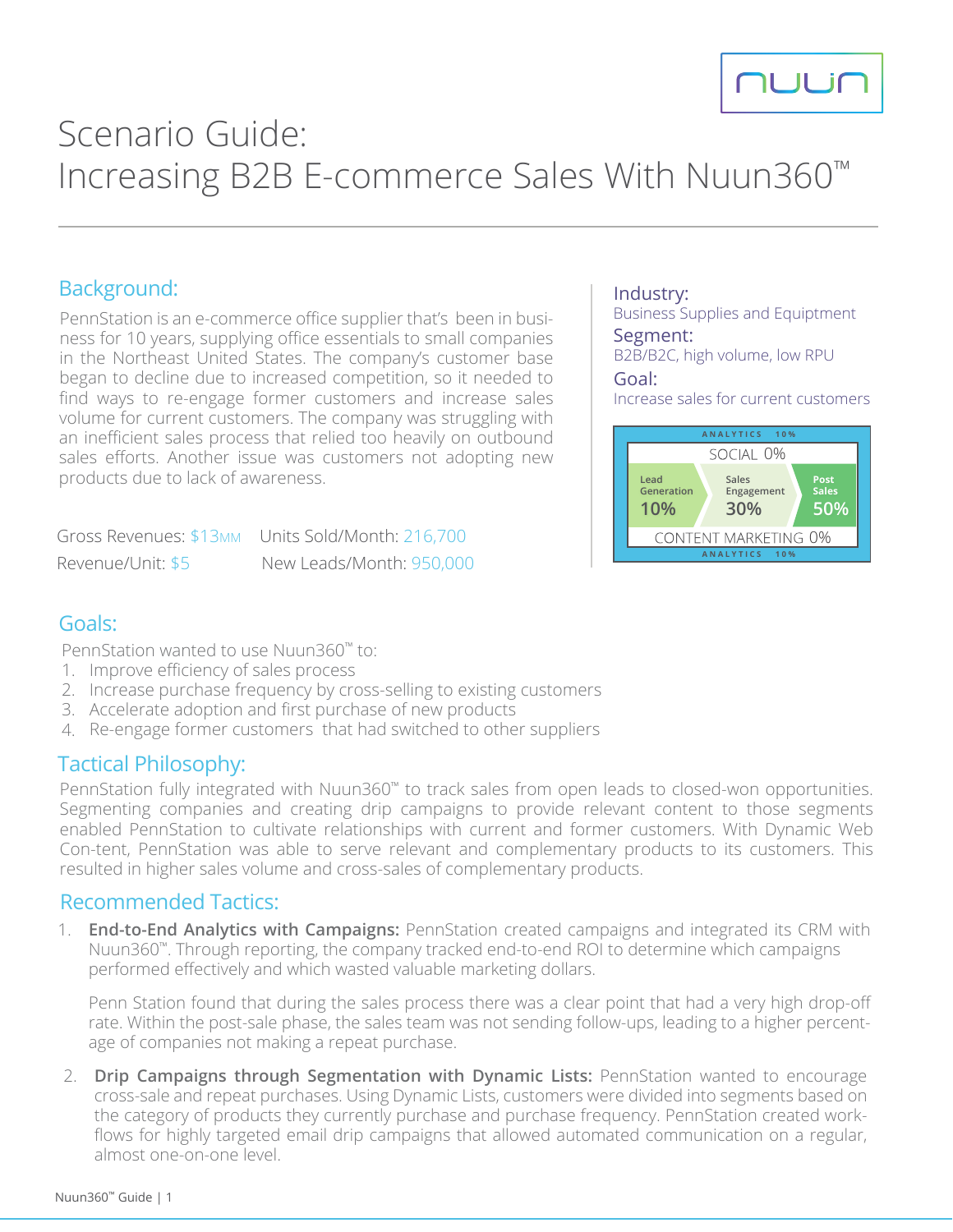This resulted in much higher conversions and decreased the amount of time the sales team spent per lead. For Example:

• To remedy the high drop-off rate in the sales cycle, customers were added to a post-purchase drip campaign that sent reorder reminders, as well as maintained contact every few weeks to see if there were any issues or if the customer needed additional products.

• To re-engage former customers, a Dynamic List was created to identify businesses that had previously purchased from PennStation but had not made a purchase in three months. These companies were included in a nurture campaign that sent reminders to purchase office supplies, new product offerings, and a 10% off the next purchase coupon.

• PennStation grouped inventory into complementary product groups. When a customer purchased items from a particular set of products, it was added to a nurture campaign that sent information about the other products within the group to promote cross-sales.

| Customer<br><b>Segmentation Grid</b> | <b>Low Purchase Frequency</b><br>(every other month) | <b>Medium Purchase Frequency</b><br>(once a month) | <b>High Purchase Frequency</b><br>(2x+ a month) |  |
|--------------------------------------|------------------------------------------------------|----------------------------------------------------|-------------------------------------------------|--|
| Office Supplies                      | Office Supplies, Low                                 | Office Supplies, Medium                            | Office Supplies, High                           |  |
| Paper                                | Paper, Low                                           | Paper, Medium                                      | Paper, High                                     |  |
| Ink & Toner                          | Ink & Toner, Low                                     | Ink & Toner, Medium                                | Ink & Toner, High                               |  |
| <b>Breakroom Supplies</b>            | Breakroom Supplies, Low                              | Breakroom Supplies, Medium                         | Breakroom Supplies, High                        |  |
| Technology                           | Technology, Low                                      | Technology, Medium<br>Technology, High             |                                                 |  |
| Copy & Print                         | Copy & Print, Low                                    | Copy & Print, Medium<br>Copy & Print, High         |                                                 |  |

- 3. **Targeting with Specialized Campaigns:** Specialized campaigns were created in Nuun360™ when new products were added to the inventory, and workflows were built to provide the most relevant businesses information about these new products. For Example:
	- When PennStation began offering custom-sized poster printing services, it created a specialized campaign to inform companies that new sizes were available.
- 4. **Proactive Sales Engagement with Notifications and Shopping Cart Integration:** PennStation relies on Nuun360™ shopping cart integration to track purchases and get the full idea of the customer journey. **For Example:**

• New leads were created when a previously unknown customer purchased an item, and those leads were added to nurturing campaigns to encourage repeat purchase.

• Items purchased were tracked for each lead, and customers were added to the corresponding segment and included in those drip campaigns.

• For larger customers, automatic notifications were set up to let sales reps know when a priority customer returned to the site, enabling the sales rep to reach out and re-engage on a personal level. • Automatic reminders were implemented for each sales rep to inform them when high-spending customers should be reached out to, such as when the customer was near the end of its sales cycle.

5. **Dynamically Target for Products with Dynamic Web Content:** PennStation used SharpSpring's ability to provide Dynamic Web Content to cross-sell additional products, based on consumer behavior and the complementary product groups that were created. For Example:

• When a returning customer that had previously purchased a large supply of computer paper returned to the PennStation website, the site was able to dynamically serve that customer with information about printer ink, along with a \$10 off coupon.